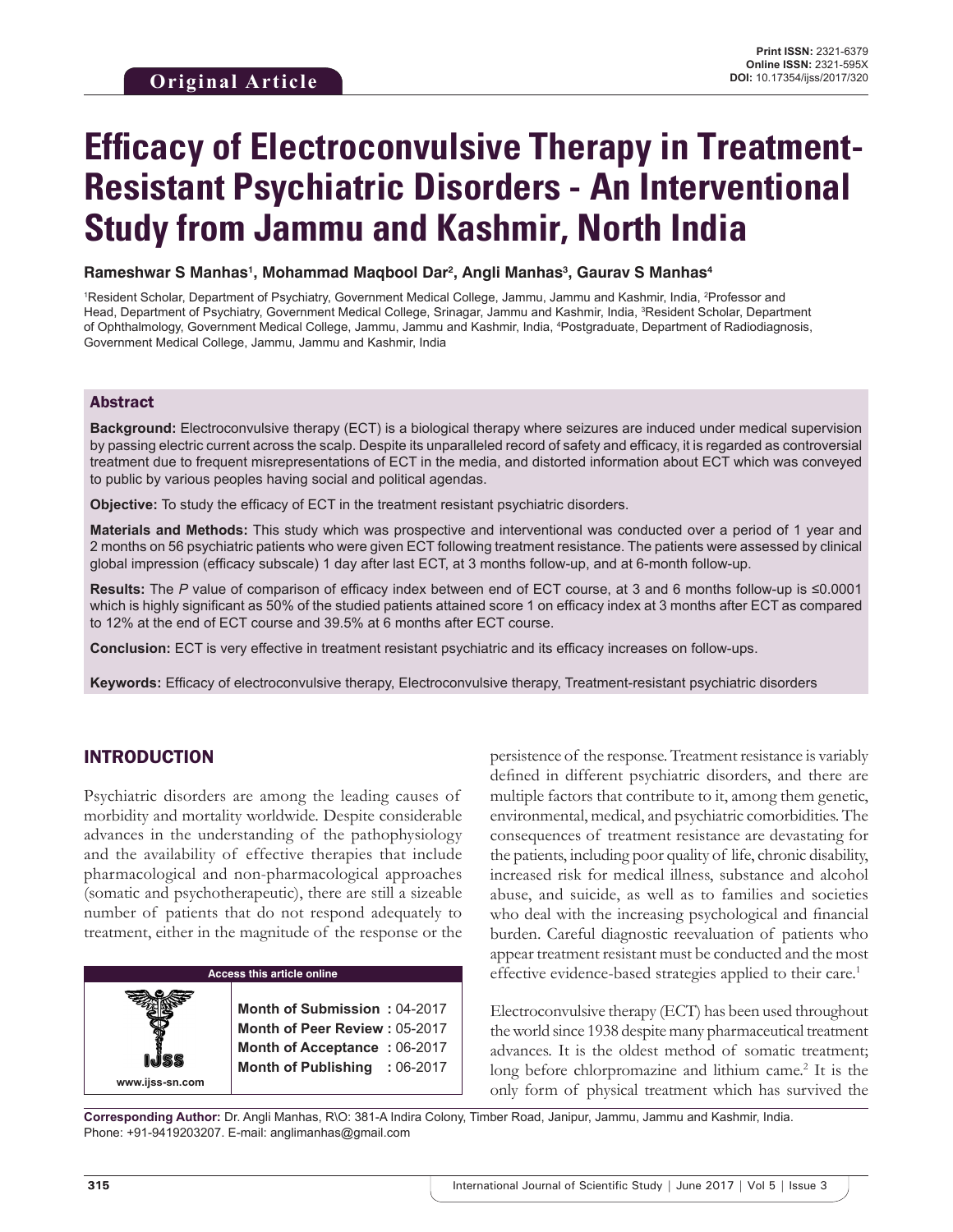advent of psychopharmacology. The survival of ECT over the years is only because of its time-tested efficacy in ameliorating and reducing psychiatric symptoms.<sup>3</sup> Despite its high efficacy and very low side effects, it has remained very controversial treatment due to negative publicity, stigmatizations attached to it and lack of awareness even among medical professionals. Due to these reasons, ECT has received low acceptability in the medical community and is one of the most underutilized biological treatments.<sup>2</sup> The standards and practices of ECT across the globe is strikingly diverse and different. In the developing countries like ours conditions though non-ideal is based on the practical issues especially the factors such as poverty and poor infrastructure. The ECT as a therapeutic tool is used widely in India may be even more than in the west. ECT is used for the same very indications in India as in the West with similar results.3 The case of ECT is strengthened by its remarkable record of safety. ECT compares favorably with any procedure in all of medicine for its low morbidity and mortality. With recent advances in ECT technique, the safety profile of the treatment continues to be refined, and ECT is emerging a mainstream treatment in the psychiatric armamentarium. Furthermore, it has a predictably rapid onset of effect and can be performed in both inpatient and outpatient settings.<sup>4</sup>

## MATERIALS AND METHODS

This study was conducted at Postgraduate Department of Psychiatry of Government Medical College, Srinagar over a period of 1 year and 2 months during which all the patients of treatment resistant psychiatric disorders who were taken for ECT were included whereas those patients who had never received drug trail and in whom ECT was given as acute management were excluded from the study. Pharmacotherapy to these patients was continued during as well as post-ECT. Patients were allowed to participate in the study only after written consent either from themself or from their legal caretaker. Overall, 56 patients were included in the study. The patients were assessed by clinical global impression (CGI) efficacy subscale<sup>5</sup> 1 day after last ECT, at 3 months follow-up and at 6 month follow-up. Efficacy was defined with CGI efficacy subscale by comparing the degrees of therapeutic effect and side effects due to ECT and following scores were attained. (0) Not assessed, (1) vast improvement with no side effects, (2) vast improvement with side effects which do not significantly interfere with patients functioning, (3) vast improvement with side effects which significantly interfere with patients functioning, (4) vast improvement with side effects which outweighs therapeutic effects, (5) marked improvement with no side effects, (6) marked improvement with side effects which do not significantly interfere with patients functioning, (7) marked improvement with side effects which significantly interfere with patients functioning,

(8) marked improvement with side effects which outweighs therapeutic effects, (9) moderate improvement with no side effects, (10) moderate improvement with side effects which do not significantly interfere with patients functioning, (11) moderate improvement with side effects which significantly interfere with patients functioning, (12) moderate improvement with side effects which outweighs therapeutic effects, (13) minimal improvement with no side effects, (14) minimal improvement with side effects which do not significantly interfere with patients functioning, (15) minimal improvement with side effects which significantly interfere with patients functioning, and (16) minimal improvement with side effects which outweighs therapeutic effects.

#### **Statistical Analysis**

Quantitative data were analyzed using one-way analysis of variance, *post hoc* tests were used for pairwise comparison of groups, and qualitative data were analyzed using Pearson's Chi-square test. The  $P \le 0.05$  was considered to be statistically significant. Data were analyzed using SPSS Version 20.0.

# OBSERVATION AND RESULTS

During the study following observations were made.

Table 1 and Graph 1 shows that maximum patients, i.e., 53.6% were of unipolar depression.

Table 2 and Graph 2 shows efficacy index at the end of ECT course, at 3 months follow-up and at 6 months follow-up of the studied patients. At the end of ECT course 6 (12%) patients attained score 1, 11 (22%) patients attained score 2, 9 (18%) patients attained score 3, 3 (6%) patients attained score 5, 7(14%) patients attained score 6, 3 (6%) patients attained score 7, 1 (2%) patient attained score 8, 3 (6%) patients attained score 9, 2 (4%) attained score 10, 4  $(8\%)$  patients attained score 11, and 1  $(2\%)$ patient attained score 13. At 3 months follow-up 25 (50%) patients attained score 1, 2 (4%) patient attained score 2, 5 (10%) patients attained score 5, 1 (2%) patient attained score 6, 11 (22%) patients attained score 9, 5 (10%) patients attained score 13, and 1 (2%) attained score 14. At 6 months follow-up 17 (39.5%) patients attained score 1, 12 (27.9%) patients attained score 5, 9 (20.9%) attained score 9, and 5 (11.6%) attained score 13. The *P* value of comparison was ≤0.0001 which was highly significant.

# **DISCUSSION**

ECT was introduced to psychiatric practice in 1934. It was widely hailed as an effective treatment for schizophrenia and quickly recognized as equally effective for the affective disorders. Like other somatic treatments, it was replaced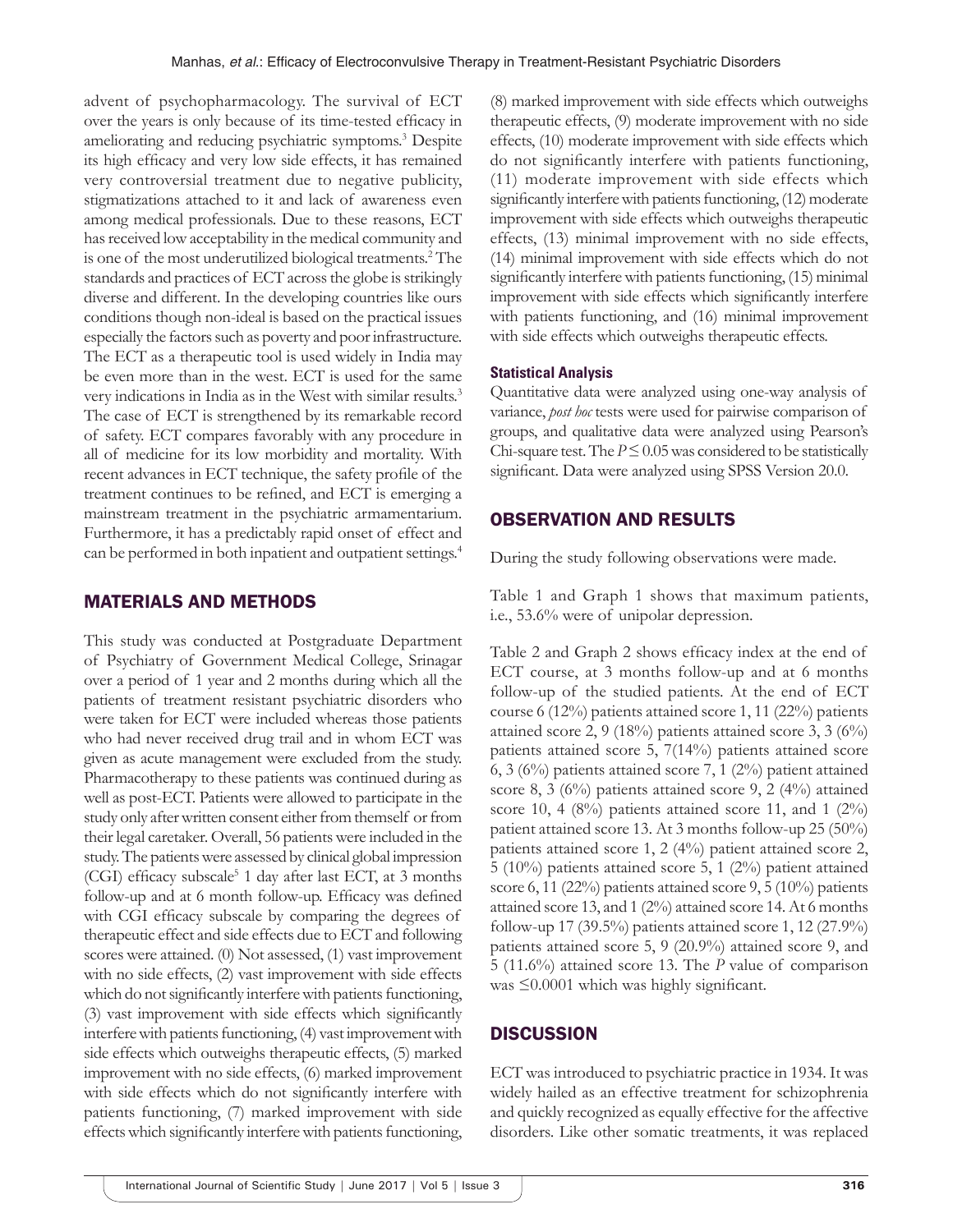| Table 1: Clinical diagnosis of the studied patients |                        |  |  |
|-----------------------------------------------------|------------------------|--|--|
| <b>Clinical diagnosis</b>                           | Number of patients (%) |  |  |
| Unipolar depression                                 | 30(53.6)               |  |  |
| <b>BPAD</b> in depression                           | 11(19.7)               |  |  |
| BPAD in mania                                       | 10(17.8)               |  |  |
| <b>OCD</b>                                          | 5(8.9)                 |  |  |

|  | Table 2: Efficacy index of the studied patients |  |  |  |  |
|--|-------------------------------------------------|--|--|--|--|
|--|-------------------------------------------------|--|--|--|--|

| <b>Efficacy index</b><br>score | <b>End of ECT</b><br>course (%) | 3 months<br>follow-up $(\%)$ | 6 months<br>follow-up $(\%)$ |
|--------------------------------|---------------------------------|------------------------------|------------------------------|
| 1                              | 6(12)                           | 25 (50)                      | 17 (39.5)                    |
| 2                              | 11 (22)                         | 2(4)                         | 0(0)                         |
| 3                              | 9(18)                           | 0(0)                         | 0(0)                         |
| 4                              | 0(0)                            | 0(0)                         | 0(0)                         |
| 5                              | 3(6)                            | 5(10)                        | 12 (27.9)                    |
| 6                              | 7(14)                           | 1(2)                         | 0(0)                         |
| 7                              | 3(6)                            | 0(0)                         | 0(0)                         |
| 8                              | 1(2)                            | 0(0)                         | 0(0)                         |
| 9                              | 3(6)                            | 11(22)                       | 9(20.9)                      |
| 10                             | 2(4)                            | 0(0)                         | 0(0)                         |
| 11                             | 4(8)                            | 0(0)                         | 0(0)                         |
| 12                             | 0(0)                            | 0(0)                         | 0(0)                         |
| 13                             | 1(2)                            | 5(10)                        | 5(11.6)                      |
| 14                             | 0(0)                            | 1(2)                         | 0(0)                         |
| 15                             | 0(0)                            | 0(0)                         | 0(0)                         |
| 16                             | 0(0)                            | 0(0)                         | 0(0)                         |
| Total                          | 50 (100)                        | 50 (100)                     | 43 (100)                     |

Chi‑square=94.420, *P*≤0.0001, ECT: Electroconvulsive therapy

by psychotropic drugs introduced in the 1950s and 1960s. However, two decades later, ECT was recalled to treat pharmacotherapy-resistant cases. Experiments to sustain its benefits with medications and with continuation ECT are underway.<sup>6</sup>

The exact mechanism of action of ECT is not known, but there is focus on change in neurotransmitter receptors and second messenger systems. Nearly, every neurotransmitter is affected by ECT, but downregulation of postsynaptic betaadrenergic receptors was seen following a series of ECT sessions. ECT may cause an increase in postsynaptic serotonin receptors, no change in serotonin receptors, and a change in the presynaptic regulation of serotonin release. ECT has also been reported to effect changes in the muscarinic, cholinergic, and dopaminergic neuronal systems. In second-messenger systems, ECT has been reported to affect coupling of G-proteins to receptors, the activity of adenylyl cyclase and phospholipase C, and the regulation of calcium entry into the neurons.<sup>7</sup>It may cause increased concentrations of the neurotransmitters dopamine, gamma-aminobutyric acid, and glutamate in certain areas of the brain.<sup>8</sup> A course of ECT may affects brain-derived neurotrophic factor, but the findings have been inconsistent as it remains to be established that an increase in the production of growth factors is relevant to the mode of action of ECT, but the suggestion merits further research.<sup>9</sup>The full impact of ECT as an intervention is yet to



**Graph 1: shows clinical diagnosis of the studied patients**



**Graph 2: Shows efficacy index of the studied patients**

be felt.<sup>6</sup> This study was conducted to find efficacy of ECT in treatment-resistant psychiatric disorders.

In our study majority our patients, i.e. 53.6% were of unipolar depression as the prevalence of depression (55.72%) is high in Kashmir and the high rates of the prevalence in the valley were largely attributed to continuing conflict in Kashmir during the past 20 years which has resulted in a phenomenal increase in psychiatric morbidity especially depression.<sup>10</sup> Other studies too had found similar results. $11,12$ 

#### **Efficacy Index of the Studied of the Studied Patients**

No literature was found regarding the use of efficacy index. This might be due to the fact that the improvement sections of the CGI scale are used more frequently than